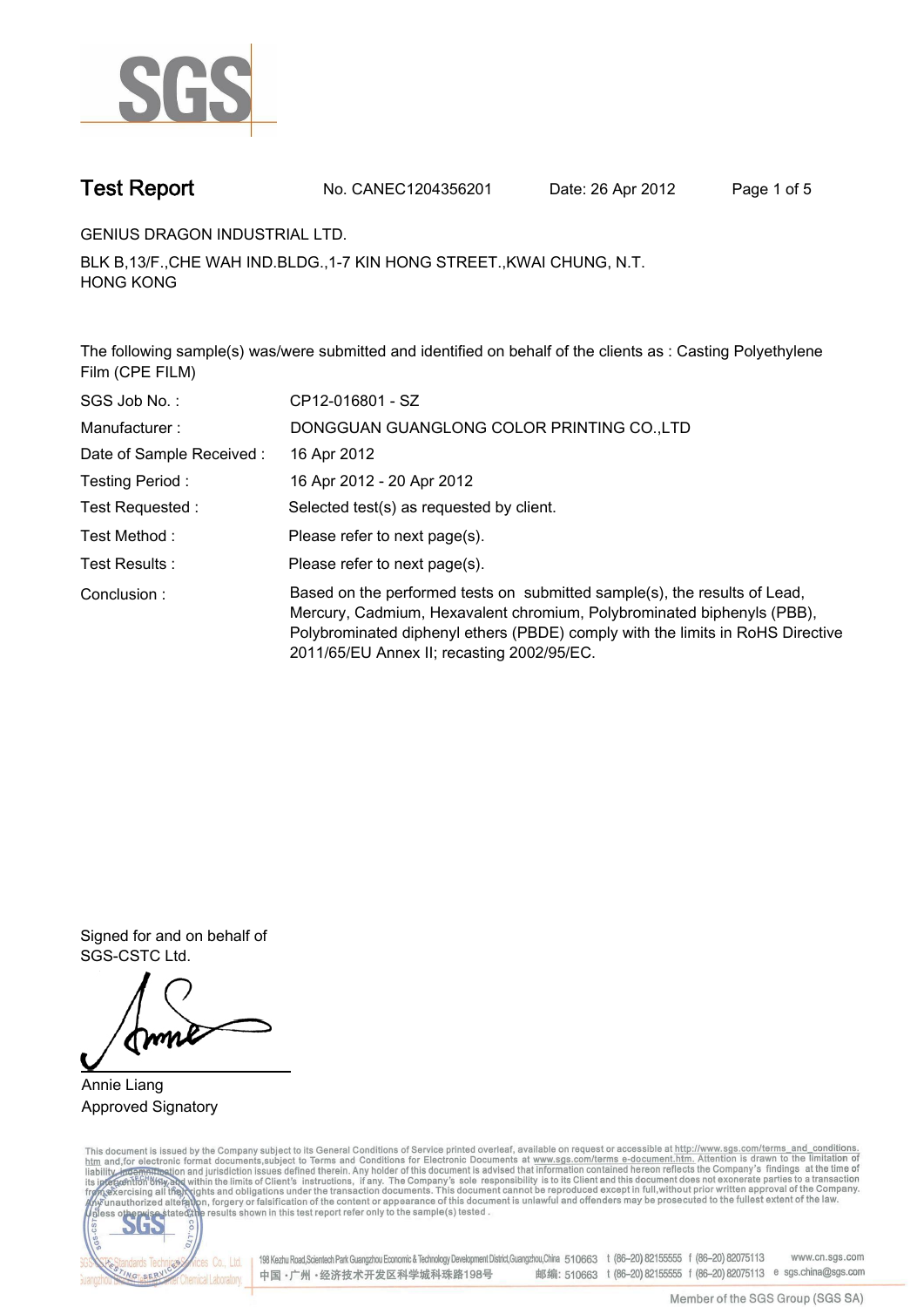

**Test Report. No. CANEC1204356201 Date: 26 Apr 2012. Page 2 of 5.**

**Test Results :.**

**Test Part Description :.**

| Specimen No. | SGS Sample ID    | <b>Description</b> |  |
|--------------|------------------|--------------------|--|
|              | CAN12-043562.001 | Transparent film   |  |

- **Remarks :.(1) 1 mg/kg = 1 ppm = 0.0001%.**
	- **(2) MDL = Method Detection Limit.**
	- **(3) ND = Not Detected ( < MDL ).**
	- **(4) "-" = Not Regulated.**

## **RoHS Directive 2011/65/EU.**

- **Test Method :. With reference to IEC 62321:2008**
	- **(1) Determination of Cadmium by ICP-OES.**
	- **(2) Determination of Lead by ICP-OES.**
	- **(3) Determination of Mercury by ICP-OES.**
	- **(4) Determination of Hexavalent Chromium by Colorimetric Method using UV-Vis.**
	- **(5) Determination of PBBs / PBDEs content by GC-MS..**

| Test Item(s)               | Limit                    | Unit  | <b>MDL</b>              | 001       |
|----------------------------|--------------------------|-------|-------------------------|-----------|
| Cadmium (Cd)               | 100                      | mg/kg | 2                       | ND        |
| Lead (Pb)                  | 1000                     | mg/kg | 2                       | ND.       |
| Mercury (Hg)               | 1000                     | mg/kg | $\overline{c}$          | ND.       |
| Hexavalent Chromium (CrVI) | 1000                     | mg/kg | $\overline{\mathbf{c}}$ | ND        |
| Sum of PBBs                | 1000                     | mg/kg |                         | ND        |
| Monobromobiphenyl          | -                        | mg/kg | 5                       | ND        |
| Dibromobiphenyl            | -                        | mg/kg | 5                       | ND        |
| Tribromobiphenyl           | $\overline{\phantom{0}}$ | mg/kg | 5                       | ND        |
| Tetrabromobiphenyl         | -                        | mg/kg | 5                       | ND        |
| Pentabromobiphenyl         | -                        | mg/kg | 5                       | ND        |
| Hexabromobiphenyl          | -                        | mg/kg | 5                       | ND        |
| Heptabromobiphenyl         | -                        | mg/kg | 5                       | ND        |
| Octabromobiphenyl          | -                        | mg/kg | 5                       | ND        |
| Nonabromobiphenyl          | ۰                        | mg/kg | 5                       | <b>ND</b> |
| Decabromobiphenyl          |                          | mg/kg | 5                       | ND.       |
| Sum of PBDEs               | 1000                     | mg/kg | -                       | ND.       |
| Monobromodiphenyl ether    |                          | mg/kg | 5                       | <b>ND</b> |

This document is issued by the Company subject to its General Conditions of Service printed overleaf, available on request or accessible at http://www.sgs.com/terms\_and\_conditions.<br>htm\_and,for electronic format documents,s



198 Kezhu Road,Scientech Park Guangzhou Economic & Technology Development District,Guangzhou,China 510663 t (86-20) 82155555 f (86-20) 82075113 www.cn.sgs.com 邮编: 510663 t (86-20) 82155555 f (86-20) 82075113 e sgs.china@sgs.com 中国·广州·经济技术开发区科学城科珠路198号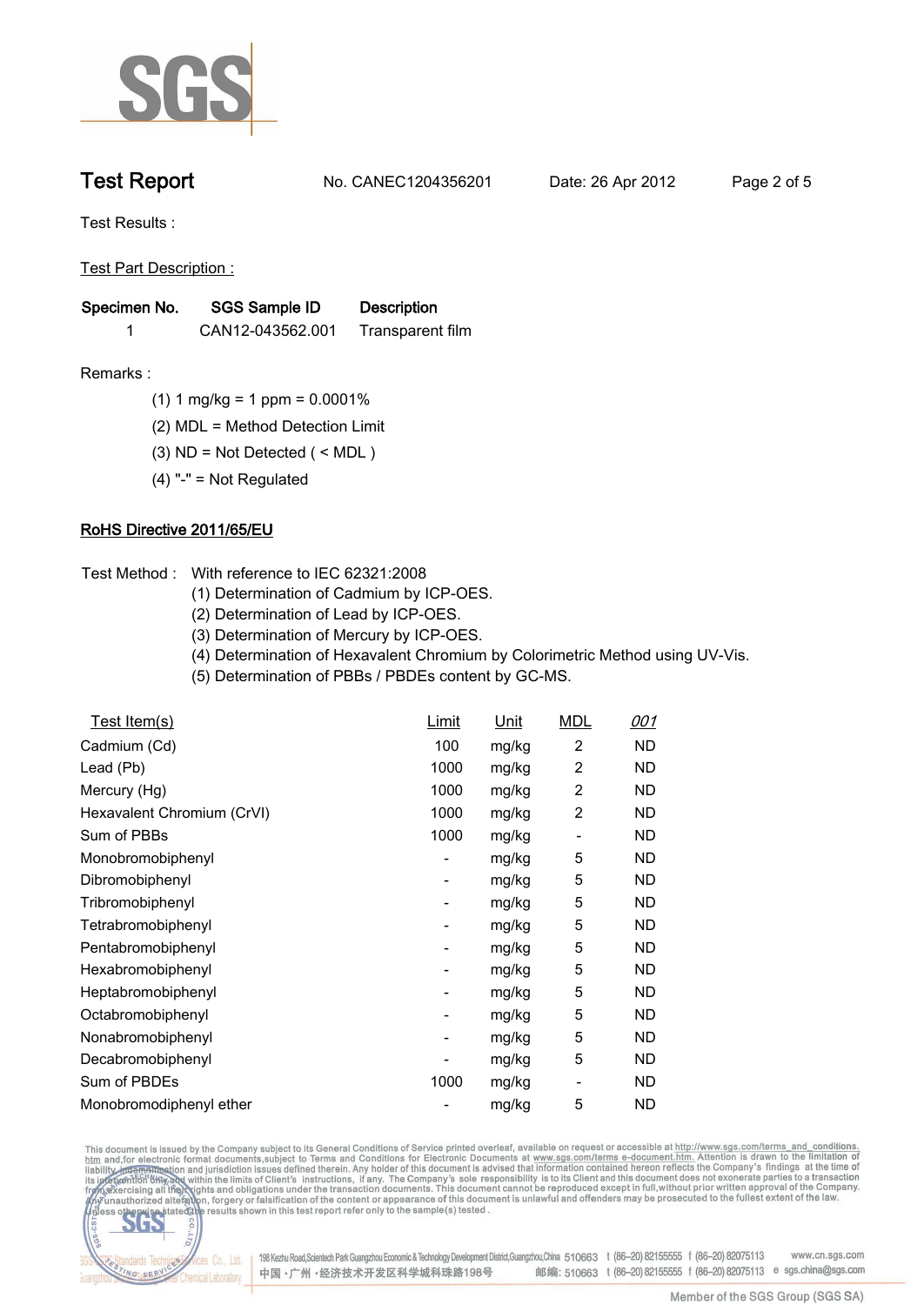

| <b>Test Report</b>       | No. CANEC1204356201               | Date: 26 Apr 2012        | Page 3 of 5 |
|--------------------------|-----------------------------------|--------------------------|-------------|
| Test Item(s)             | Limit<br>Unit                     | <b>MDL</b><br><u>001</u> |             |
| Dibromodiphenyl ether    | mg/kg<br>$\overline{\phantom{a}}$ | 5<br>ND.                 |             |
| Tribromodiphenyl ether   | mg/kg<br>۰                        | 5<br>ND.                 |             |
| Tetrabromodiphenyl ether | mg/kg<br>-                        | 5<br>ND.                 |             |
| Pentabromodiphenyl ether | mg/kg<br>-                        | 5<br>ND.                 |             |
| Hexabromodiphenyl ether  | mg/kg<br>$\overline{\phantom{a}}$ | 5<br>ND.                 |             |
| Heptabromodiphenyl ether | mg/kg<br>$\overline{\phantom{a}}$ | 5<br>ND.                 |             |
| Octabromodiphenyl ether  | mg/kg<br>$\overline{\phantom{a}}$ | 5<br>ND.                 |             |
| Nonabromodiphenyl ether  | mg/kg<br>۰                        | 5<br>ND.                 |             |
| Decabromodiphenyl ether  | mg/kg<br>-                        | 5<br>ND.                 |             |

**Notes :.**

lards Te

ING SERY

Chemical Laboratory.

**(1) The maximum permissible limit is quoted from the directive 2011/65/EU, Annex II.**

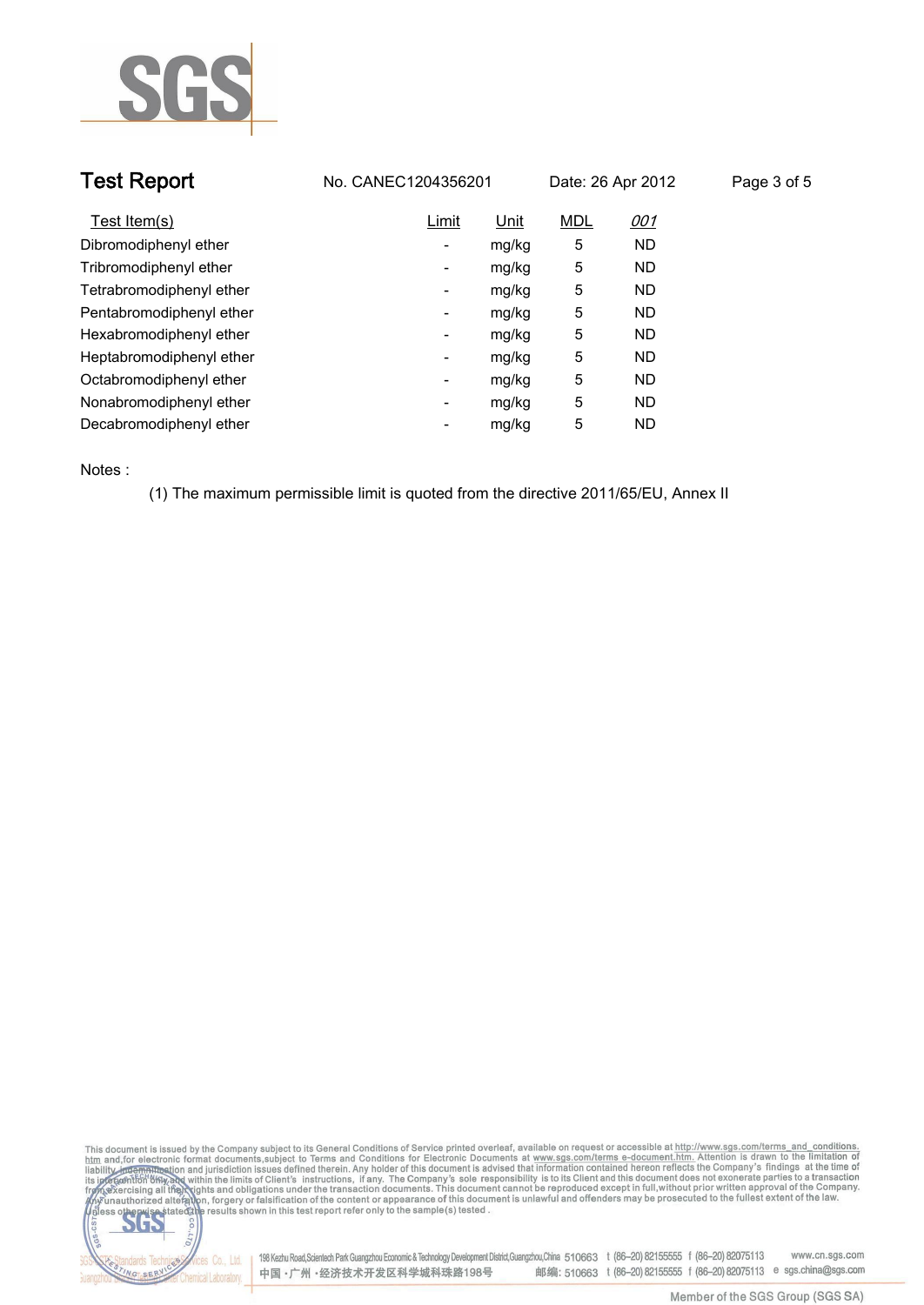

**Test Report. No. CANEC1204356201 Date: 26 Apr 2012. Page 4 of 5.**

# **ATTACHMENTS**

fices Co., Ltd.

Chemical Laboratory

NG SER

### **RoHS Testing Flow Chart**

- **1)** Name of the person who made testing: Bella Wang / **Cutey Yu**
- 2) Name of the person in charge of testing: Adams Yu / **Ryan Yang**
- 3) These samples were dissolved totally by pre-conditioning method according to below flow chart (Cr<sup>6+</sup> and PBBs/PBDEs test method excluded).



This document is issued by the Company subject to its General Conditions of Service printed overleaf, available on request or accessible at http://www.sgs.com/terms\_and\_conditions.<br>htm\_and,for electronic format documents,s

198 Kezhu Road,Scientech Park Guangzhou Economic & Technology Development District,Guangzhou,China 510663 t (86-20) 82155555 f (86-20) 82075113 www.cn.sas.com 邮编: 510663 t (86-20) 82155555 f (86-20) 82075113 e sgs.china@sgs.com 中国·广州·经济技术开发区科学城科珠路198号